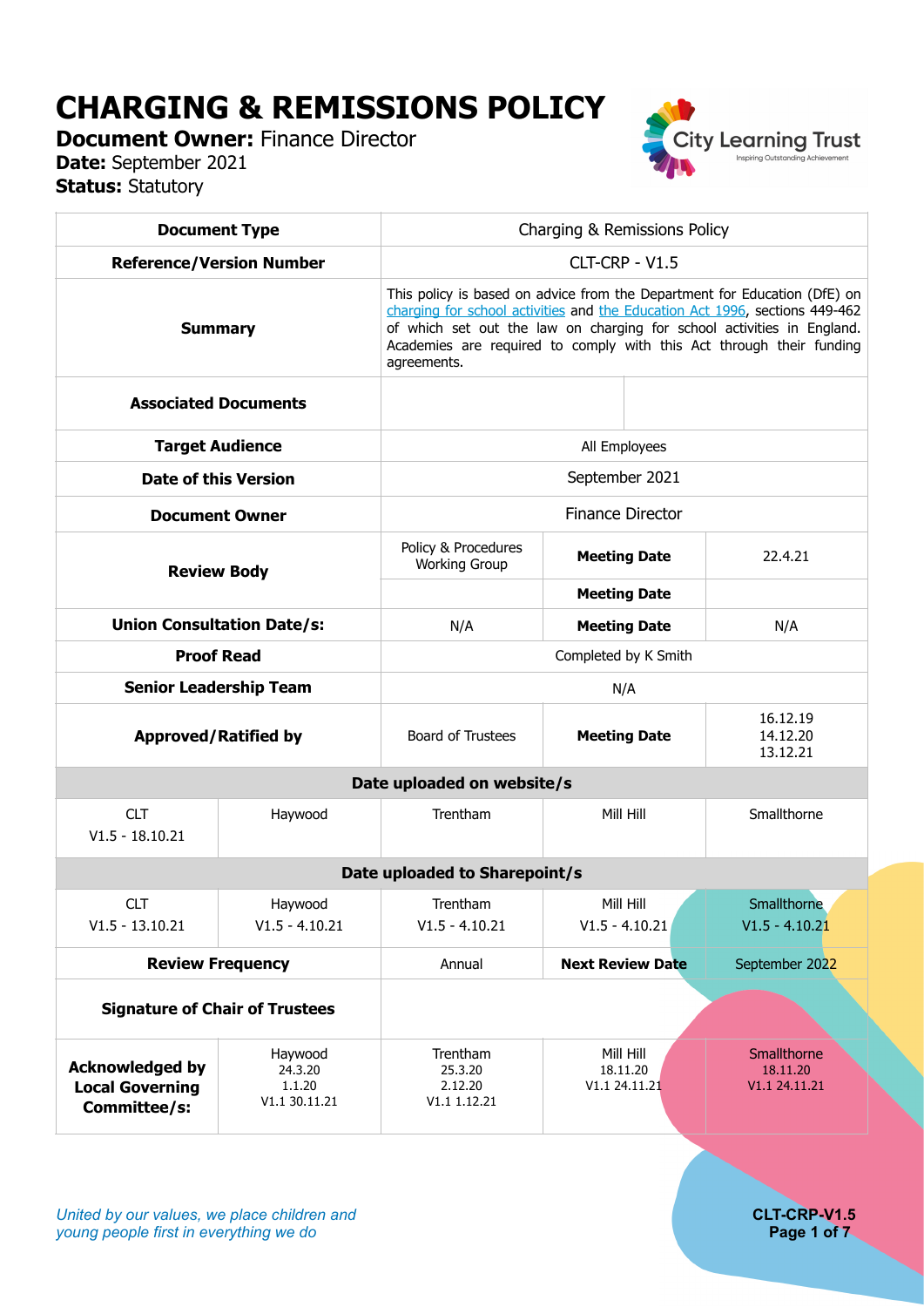# <span id="page-1-0"></span>**VERSION CONTROL**

| <b>Version No:</b> | <b>Type of change</b> | <b>Date</b> | <b>Revisions from previous version</b>                                                 |
|--------------------|-----------------------|-------------|----------------------------------------------------------------------------------------|
| 0.1                | New Document          | April 2020  | <b>New Policy</b>                                                                      |
| 1.1                | <b>Annual Review</b>  | Aug 2020    | Corporate format only                                                                  |
| 1.2                | <b>Annual Review</b>  | April 2021  | Document Owner                                                                         |
| 1.3                | PPWG review           | May 2021    | Section 6.1.d - wording update<br>Section 6.2.d -<br>Section 9.a.iv -<br>Section 9.b - |
| 1.4                | <b>PPWG</b> review    | 17.6.21     | Typos, grammar updated throughout document<br>Section 6 -<br>Section 7 -               |
| 1.5                | Annual review         | Sept 2021   | No changes                                                                             |
|                    |                       |             |                                                                                        |

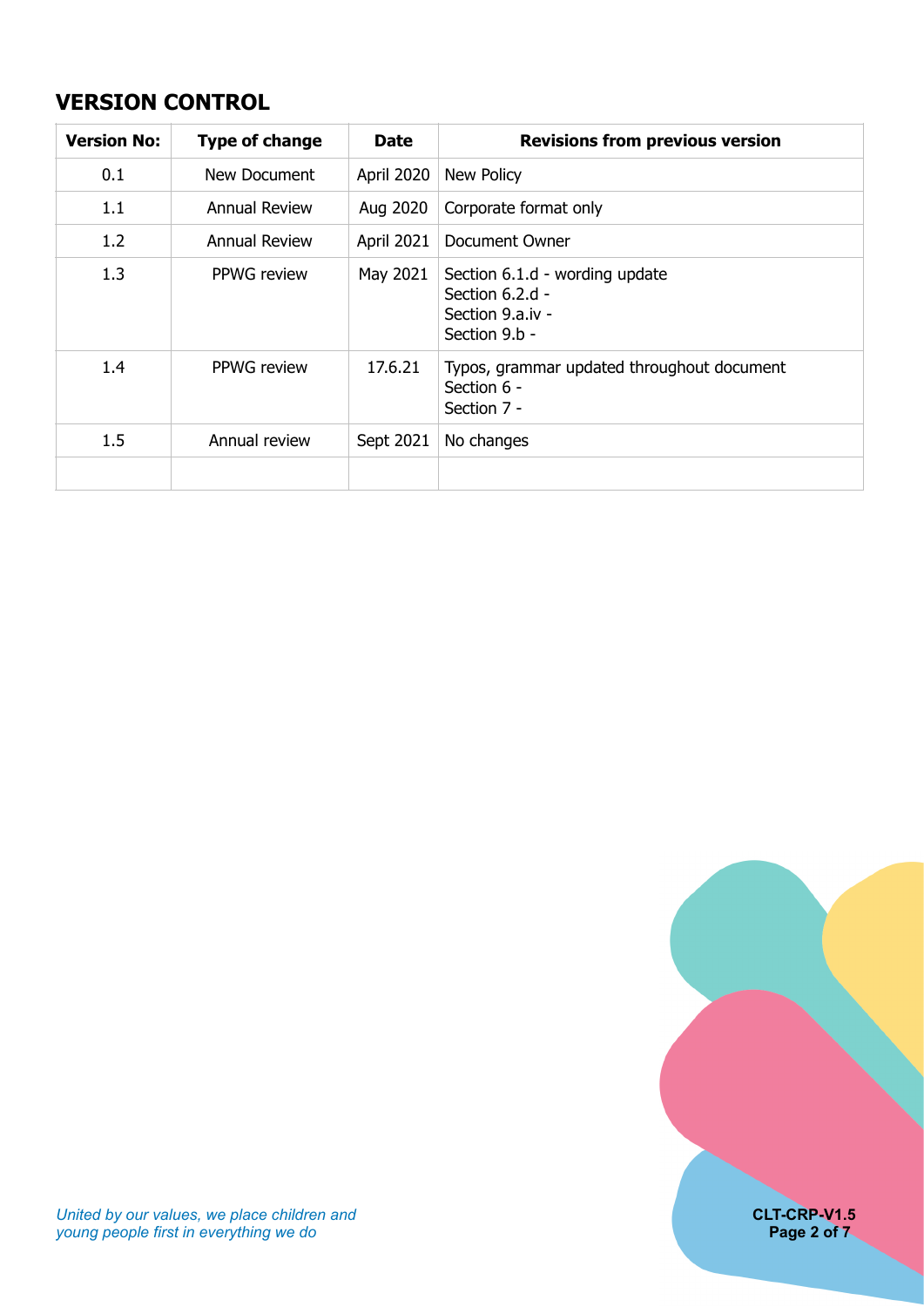# **TABLE OF CONTENTS**

| <b>VERSION CONTROL</b>                          | 2              |  |
|-------------------------------------------------|----------------|--|
| <b>STATUS</b><br>1.                             | 4              |  |
| <b>AIMS</b><br>2.                               | 4              |  |
| 3.<br><b>LEGISLATION AND GUIDANCE</b>           | 4              |  |
| <b>DEFINITIONS</b><br>4.                        | $\overline{4}$ |  |
| ROLES AND RESPONSIBILITIES<br>5.                | 4              |  |
| 5.1 The Trustee Board                           | $\overline{4}$ |  |
| 5.2 The Headteacher/Principal                   | 4              |  |
| 5.3 Employees                                   | $\overline{4}$ |  |
| 5.4 Parents                                     | 4              |  |
| WHERE CHARGES CANNOT BE MADE<br>6.              | $\overline{4}$ |  |
| 6.1 Education                                   | $\overline{4}$ |  |
| 6.2 Transport                                   | 5              |  |
| 6.3 Residential visits                          | 5              |  |
| WHERE CHARGES CAN BE MADE<br>7.                 | 5              |  |
| 7.1 Education                                   | 5              |  |
| 7.2 Optional Extras                             | 5              |  |
| 7.3 Music Tuition                               | 6              |  |
| 7.4 Residential Visits                          | 6              |  |
| <b>VOLUNTARY CONTRIBUTIONS</b><br>8.            | 6              |  |
| ACTIVITIES CITY LEARNING TRUST CHARGE FOR<br>9. | 6              |  |
| 10. REMISSIONS                                  | $\overline{7}$ |  |
| 10.1 Remissions For Residential Visits          |                |  |
| 11. LINKS TO OTHER POLICIES                     |                |  |
| 12. MONITORING AND REVIEW                       | 7              |  |

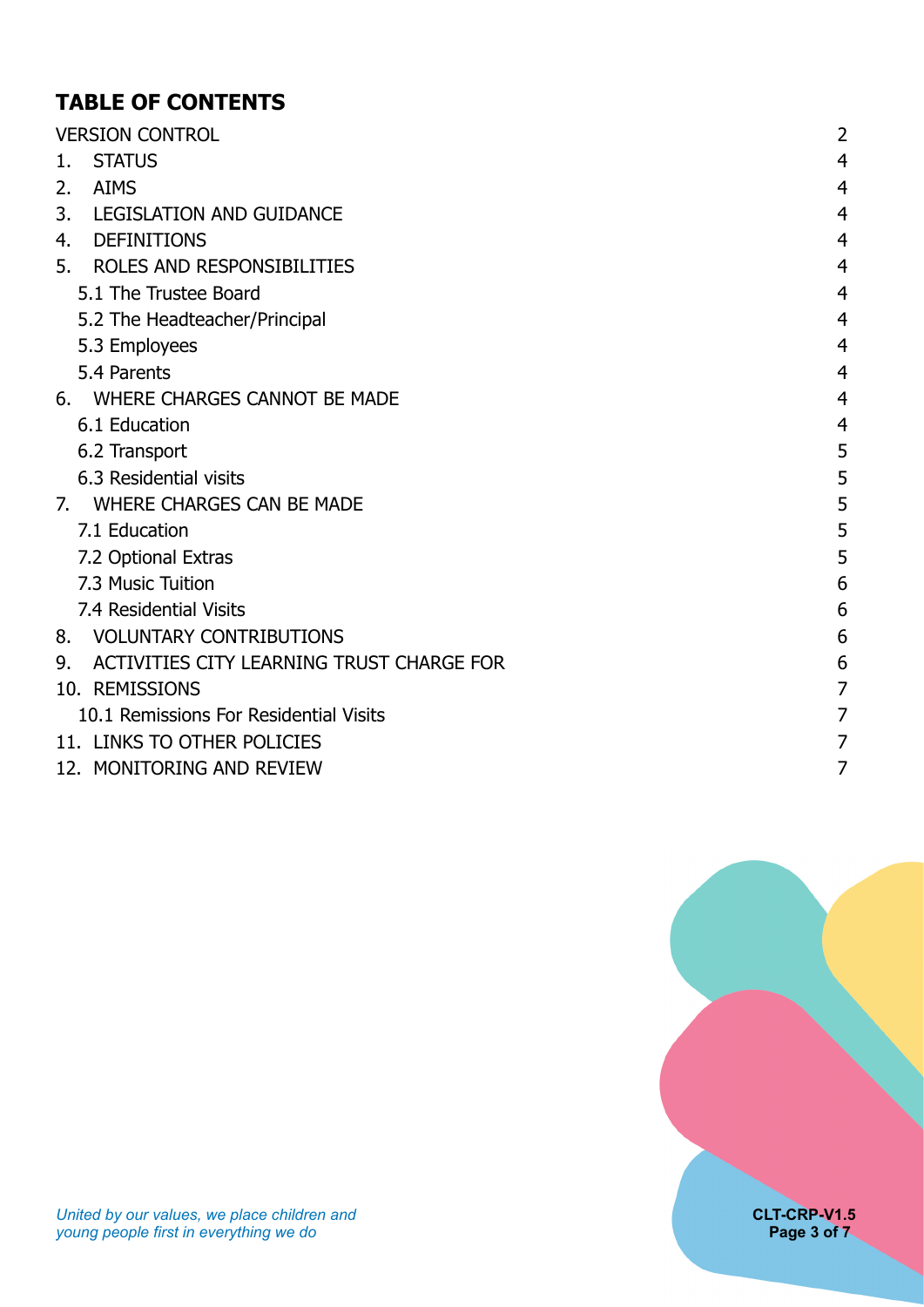# **1. STATUS**

<span id="page-3-1"></span><span id="page-3-0"></span>a. Statutory.

# **2. AIMS**

- a. Our Trust aims to:
	- i. Have robust, clear processes in place for charging and remissions;
	- ii. Clearly set out the types of activity that can be charged for and when charges will be made.

# **3. LEGISLATION AND GUIDANCE**

- <span id="page-3-2"></span>a. This policy is based on advice from the Department for Education (DfE) on [charging for school activities](https://www.gov.uk/government/publications/charging-for-school-activities) and [the Education Act 1996,](http://www.legislation.gov.uk/ukpga/1996/56/part/VI/chapter/III) sections 449-462 of which set out the law on charging for school activities in England. Academies are required to comply with this Act through their funding agreements.
- <span id="page-3-3"></span>b. This policy complies with our funding agreement and articles of association.

# **4. DEFINITIONS**

- a. Charge: a fee payable for specifically defined activities.
- <span id="page-3-4"></span>b. Remission: the cancellation of a charge which would normally be payable.

# **5. ROLES AND RESPONSIBILITIES**

### <span id="page-3-5"></span>**5.1 The Trustee Board**

- a. The Trustee Board has overall responsibility for approving the charging and remissions policy, but can delegate this to a committee, an individual Governor or the Headteacher/Principal.
- b. The Trustee Board also has overall responsibility for monitoring the implementation of this policy.

### <span id="page-3-6"></span>**5.2 The Headteacher/Principal**

a. The Headteacher/Principal is responsible for ensuring employees are familiar with the charging and remissions policy, and that it is being applied consistently.

#### <span id="page-3-7"></span>**5.3 Employees**

- a. Our employees are responsible for:
	- i. Implementing the charging and remissions policy consistently;
	- ii. Notifying the Headteacher/Principal of any specific circumstances which they are unsure about or where they are not certain if the policy applies.
- b. The Trust will provide employees with appropriate training in relation to this policy and its implementation.

### <span id="page-3-8"></span>**5.4 Parents**

a. Parents are expected to notify employees or the Headteacher/Principal of any concerns or queries regarding the charging and remissions policy.

# **6. WHERE CHARGES CANNOT BE MADE**

<span id="page-3-9"></span>a. Below we set out **what our academies cannot charge for**:

#### <span id="page-3-10"></span>**6.1 Education**

- a. Admission applications.
- b. Education provided during Academy hours (including the supply of any materials, books, instruments or other equipment).
- c. Education provided outside Academy hours if it is part of:
	- i. The national curriculum;
	- ii. A syllabus for a prescribed public examination that the pupil is being prepared for at the Academy;
	- iii. Religious education.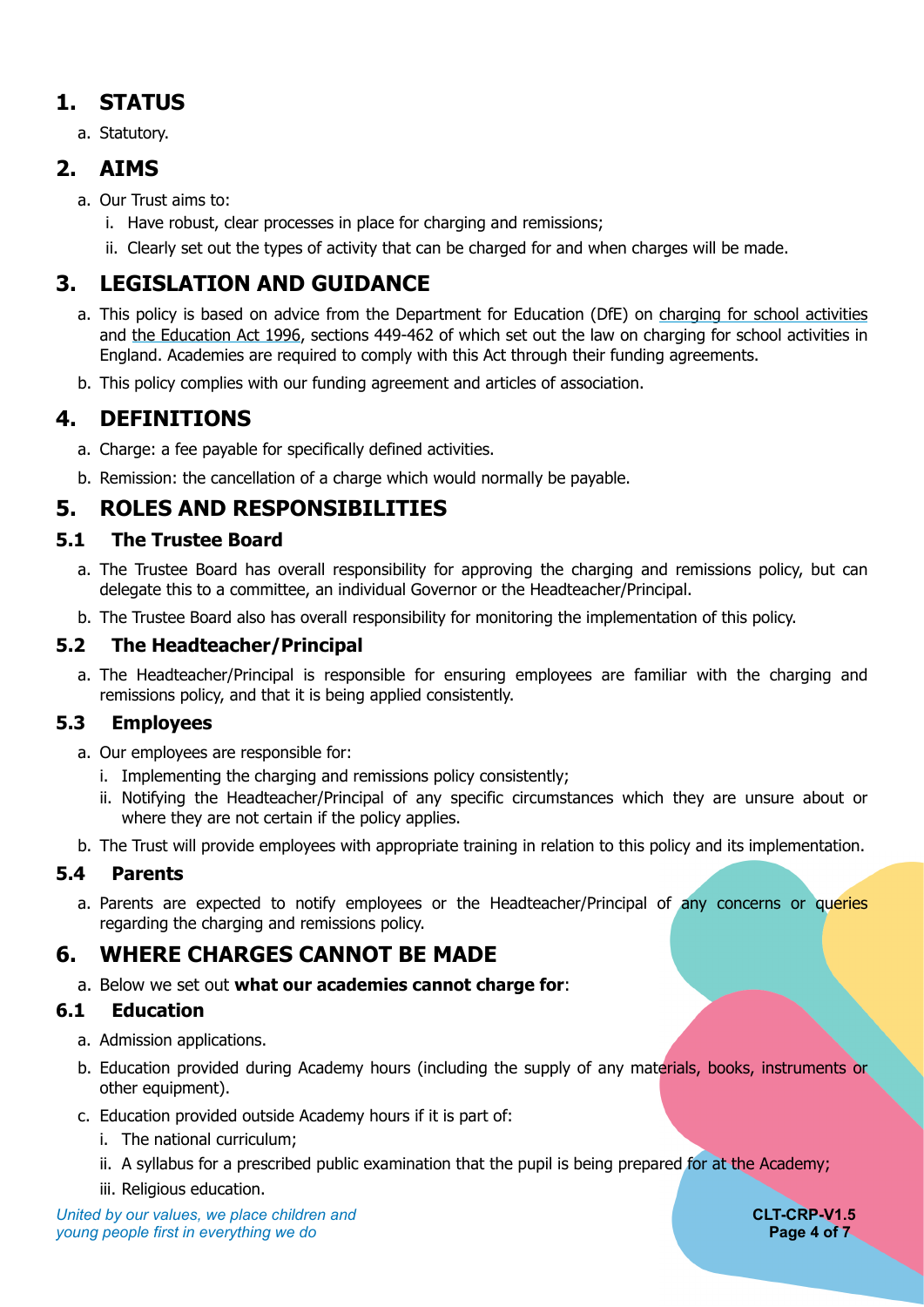- d. Instrumental or vocal tuition, for students learning individually or in groups, unless the tuition is in addition to that provided at the request of the pupil's parent.
- e. Entry for a prescribed public examination if the pupil has been prepared for it at the Academy.
- f. Examination re-sit(s) if the pupil is being prepared for the re-sit(s) at the Academy.

#### <span id="page-4-0"></span>**6.2 Transport**

- a. Transporting registered students to or from the Academy premises, where the Local Authority has a statutory obligation to provide transport.
- b. Transporting registered students to other premises where the Local Governing Committee or Local Authority has arranged for students to be educated.
- c. Transport that enables a pupil to meet an examination requirement when he or she has been prepared for that examination at the Academy.
- d. Transport provided in connection with an educational visit.

#### <span id="page-4-1"></span>**6.3 Residential visits**

- a. Education provided on any visit that takes place during Academy hours.
- b. Education provided on any visit that takes place outside Academy hours if it is part of:
	- i. The national curriculum;
	- ii. A syllabus for a prescribed public examination that the pupil is being prepared for at the Academy;
	- iii. Religious education.
- c. Supply teachers to cover for those teachers who are absent from the Academy accompanying students on a residential visit.

### **7. WHERE CHARGES CAN BE MADE**

<span id="page-4-2"></span>a. Below we set out **what our academies can charge for**.

#### <span id="page-4-3"></span>**7.1 Education**

- a. Any materials, books, instruments or equipment, where the child's parent wishes him or her to own them.
- b. Optional extras (see below).
- c. Music and vocal tuition, in limited circumstances.
- d. Certain early years provision.
- e. Community facilities.

#### <span id="page-4-4"></span>**7.2 Optional Extras**

- a. We are able to charge for activities known as 'optional extras'. In these cases, the Academy can charge for providing materials, books, instruments or equipment. The following are optional extras.
- b. Education provided outside of Academy time that is not part of:
	- i. The national curriculum;
	- ii. A syllabus for a prescribed public examination that the pupil is being prepared for at the Academy;
	- iii. Religious education.
- c. Examination entry fee(s) if the registered pupil has not been prepared for the examination(s) at the Academy.
- d. Transport (other than transport that is required to take the pupil to the Academy or to other premises where the Local Authority/Local Governing Committee has arranged for the pupil to be provided with education).
- e. Board and lodging for a pupil on a residential visit.
- f. Extended day services offered to students (such as breakfast clubs, after-school clubs, tea and supervised homework sessions).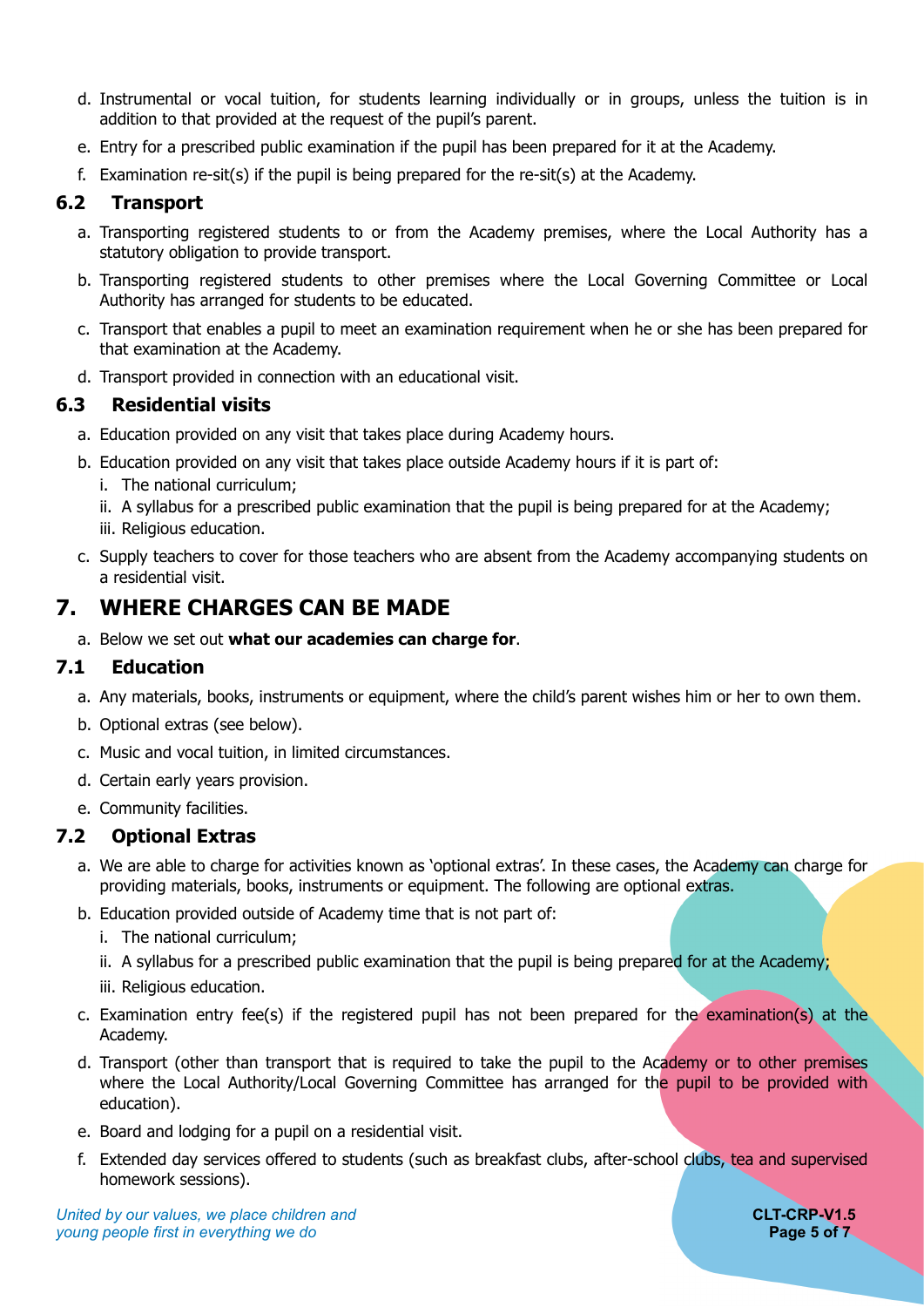- g. When calculating the cost of optional extras, an amount may be included in relation to:
	- i. Any materials, books, instruments or equipment provided in connection with the optional extra;
	- ii. The cost of buildings and accommodation;
	- iii. Non-teaching employees;
	- iv. Teaching employees engaged under contracts for services purely to provide an optional extra (including supply teachers engaged specifically to provide the optional extra);
	- v. The cost, or an appropriate proportion of the costs, for teaching employees employed to provide tuition in playing a musical instrument, or vocal tuition, where the tuition is an optional extra.
- h. Any charge made in respect of individual students will not be greater than the actual cost of providing the optional extra activity, divided equally by the number of students participating.
- i. Any charge will not include an element of subsidy for any other students who wish to take part in the activity but whose parents are unwilling or unable to pay the full charge.
- j. In cases where a small proportion of the activity takes place during Academy hours, the charge cannot include the cost of alternative provision for those students who do not wish to participate.
- k. Parental agreement is necessary for the provision of an optional extra which is to be charged for.

#### <span id="page-5-0"></span>**7.3 Music Tuition**

- a. The Academy can charge for vocal or instrumental tuition provided either individually or to groups of students, provided that the tuition is provided at the request of the pupil's parent.
- b. Charges may not exceed the cost of the provision, including the cost of the employees giving the tuition.
- c. Charges cannot be made:
	- i. If the teaching is an essential part of the national curriculum;
	- ii. If the teaching is provided under the first access to the Key Stage 2 instrumental and vocal tuition programme;
	- iii. For a pupil who is looked after by a Local Authority.

#### <span id="page-5-1"></span>**7.4 Residential Visits**

a. We can charge for board and lodging on residential visits, but the charge must not exceed the actual cost.

### **8. VOLUNTARY CONTRIBUTIONS**

- <span id="page-5-2"></span>a. As an exception to the requirements set out in section 5 of this policy, the Academy is able to ask for voluntary contributions from parents to fund activities during Academy hours which would not otherwise be possible.
- b. Some activities for which the Academy may ask parents for voluntary contributions include:
	- i. Academy trips, food & nutrition ingredients & sports activities.
- b. There is no obligation for parents to make any contribution, and no child will be excluded from an activity if their parents are unwilling or unable to pay. If the Academy is unable to raise enough funds for an activity or visit then it will be cancelled.

### **9. ACTIVITIES CITY LEARNING TRUST CHARGE FOR**

- <span id="page-5-3"></span>a. The Academy will charge for the following activities:
	- i. Breakfast club;
	- ii. After school club;
	- iii. Music lessons under the highlighted criteria;
	- iv. Academy trips;
	- v. Sports clubs/fixtures.
- b. For regular activities, the charges for each activity will be determined by the Local Governing Committee and reviewed in August each year. Parents will be informed of the charges for the coming year in September each year.

*United by our values, we place children and* **CLT-CRP-V1.5** *young people first in everything we do* **Page 6 of 7** and *Page 6 of 7* and *Page 6 of 7*